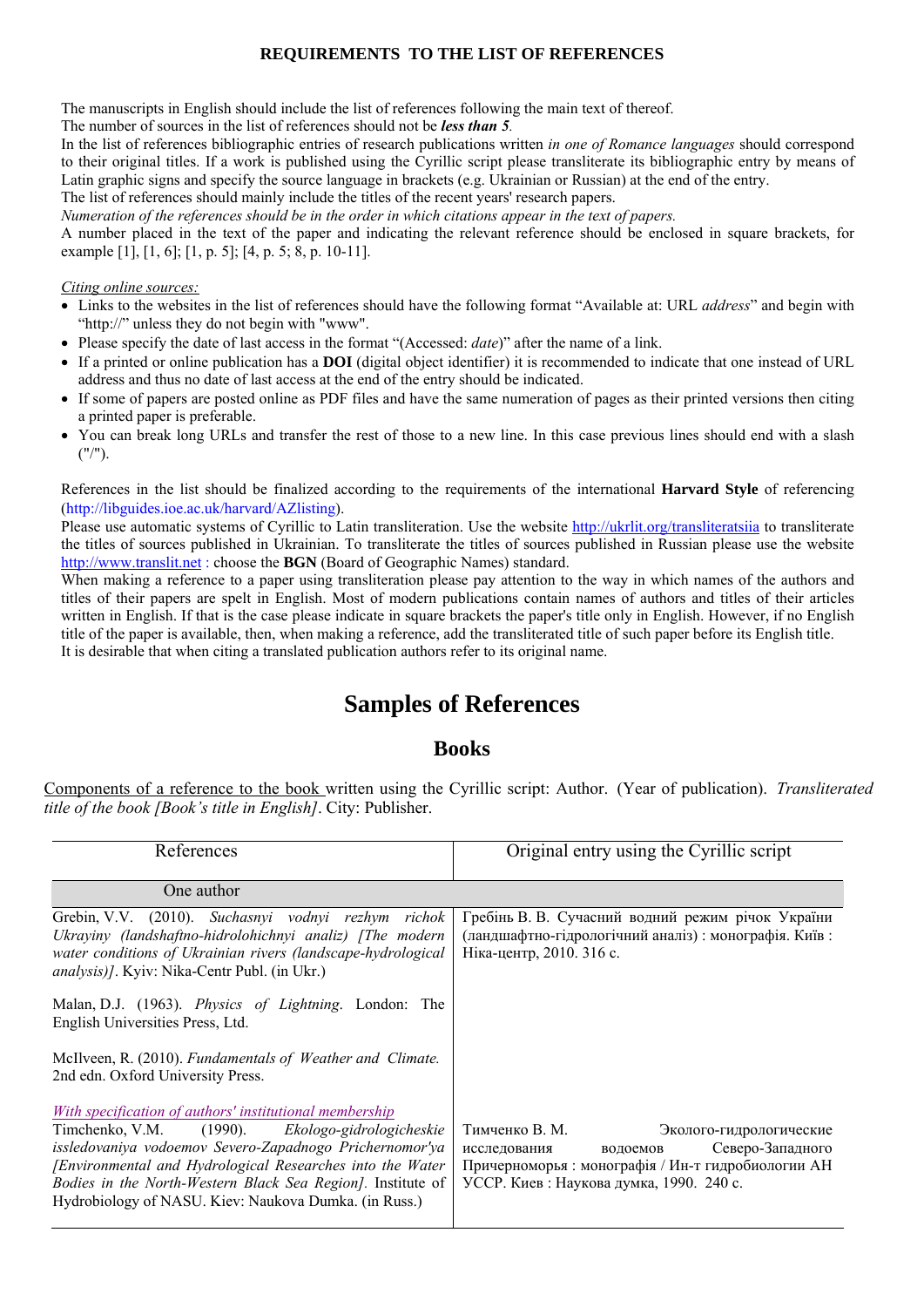| Two authors                                                                                                                                                                                                                                                                                                                                                                                                             |                                                                                                                                                                                                                                                                    |
|-------------------------------------------------------------------------------------------------------------------------------------------------------------------------------------------------------------------------------------------------------------------------------------------------------------------------------------------------------------------------------------------------------------------------|--------------------------------------------------------------------------------------------------------------------------------------------------------------------------------------------------------------------------------------------------------------------|
| Loboda, N. S. & Gopchenko, E. D. (2006). Stokhastychni<br>modeli u hidrolohichnykh rozrakhunkakh. [Stochastic models<br>in hydrological calculations]. Odessa : Ecology Publ. (in Ukr.)                                                                                                                                                                                                                                 | Лобода Н. С., Гопченко Є. Д. Стохастичні моделі у<br>гідрологічних розрахунках:<br>Одеса:<br>навч.<br>$\overline{A}$<br>Екологія, 2006. 200 с.                                                                                                                     |
| With specification of authors' institutional membership<br>Ivanov, V. A. & Tuchkovenko, Yu. S. (2006). Prikladnoe<br>matematicheskoe modelirovanie kachestva vod shel'fovykh<br>morskikh ekosistem [Applied mathematical water-quality<br>modeling of shelf marine ecosystems]. Marine Hydrophysical<br>Institute of NASU, Odessa State Environmental University.<br>Sevastopol: SPC EKOSI-Gidrofizika Publ. (in Russ.) | Тучковенко Ю. С.<br>Иванов В. А.,<br>Прикладное<br>моделирование<br>математическое<br>качества<br>ВОД<br>шельфовых морских экосистем: монография / Морской<br>гидроф. ин-т НАН Украины, Одес. гос. экол. ун-т.<br>Севастополь: НПЦ ЭКОСИ-Гидрофизика, 2006. 368 с. |
| Ivanov, V.A., Belokopytov, V.N. (2013). Oceanography of<br>the Black Sea. National Academy of Sciences of Ukraine,<br>Marine Hydrophysical Institute, Sevastopol: ECOSY-<br>Gidrofizika.                                                                                                                                                                                                                                |                                                                                                                                                                                                                                                                    |
| Three authors                                                                                                                                                                                                                                                                                                                                                                                                           |                                                                                                                                                                                                                                                                    |
| With specification of authors' institutional membership<br>Minicheva, G., Afanasyev, D. & Kurakin, A. (2015). Black<br>Sea monitoring guidelines : Macrophytobenthos. Secretariat of<br>commission on protection of the Black Sea against pollution.<br>Istanbul.                                                                                                                                                       |                                                                                                                                                                                                                                                                    |
| Four and more authors                                                                                                                                                                                                                                                                                                                                                                                                   |                                                                                                                                                                                                                                                                    |
| Four authors<br>Nabivanets, B.Y.,<br>Osadchii, V.I.,<br>Osadcha, N.M.,<br>Nabivanets, Y.B. (2007). Analitychna khimiia poverkhnevykh<br>vod [Analytical chemistry of surface water]. Kyiv: Naukova<br>dumka. (in Ukr.)                                                                                                                                                                                                  | Аналітична хімія поверхневих вод / Набиванець Б. Й.,<br>Осадчий В. І., Осадча Н. М., Набиванець Ю. Б. Київ:<br>Наукова думка, 2007. 457 с.                                                                                                                         |
| Four authors and editors<br>Dmytriiev, A.F.,<br>Khlapuk, M.M., Shuminskii, V.D.<br>&<br>Dmitriyeva, O.A.<br>$(1999)$ .<br>Hidrotekhnichni<br>sporudy<br>[Hydrotechnical structures]. Edited by A.F. Dmytriiev. Rivne:<br>Publ. of Rivne State Technical University. (in Ukr.)                                                                                                                                           | Гідротехнічні споруди: підручник / Дмитрієв А. Ф.,<br>Хлапук М. М., Шумінській В. Д., Дмитрієва О. А.; за<br>ред. А. Ф. Дмитрієва. Рівне: Вид-во Рівненського<br>державного технічного університету, 1999. 328 с.                                                  |
| More than four authors<br>Safranov, T.A., Chepizhko, O.V., Konikov, Ye.G. et al.<br>(2012). Otsinka tekhnohennoho vplyvu na heolohichne<br>seredovyshche [Evaluation of technogenic influence on the<br>geological environment.] Odesa: Ekolohiia. (in Ukr.)                                                                                                                                                            | Оцінка<br>геологічне<br>техногенного<br>впливу<br>на<br>середовище:<br>підручник<br>/ Сафранов Т. А.,<br>Чепіжко О. В., Коніков Є. Г. та ін. Одеса: Екологія,<br>2012. 272 c.                                                                                      |
| With specification of institutional membership, editors and<br>more than four authors (joint authorship)<br>Tuchkovenko, Yu.S., Loboda, N.S. (eds). (2014). Vodni<br>resursy ta hidroekolohichnyi stan Tylihulskoho lymanu<br>[Water resources and hydroecological conditions of the<br>Tyligulskiy Liman Lagoon]. Odessa State Environmental<br>University. Odesa: TES Publ. (in Ukr.)                                 | Водні ресурси та гідроекологічний стан Тилігульського<br>лиману: монографія / Од. держ. еколог. ун-т; за ред.<br>Ю. С. Тучковенка, Н. С. Лободи. Одеса: ТЕС, 2014.<br>277 c.                                                                                       |
| <b>Editors and more than four authors (joint authorship)</b><br>Lillebø, A.I., Stålnacke, P. & Gooch, G.D. (eds). (2015).<br>Coastal Lagoons in Europe: Integrated Water Resource<br>Strategies. London: IWA Publishing.<br>Institutional membership (joint authorship, no editors)<br>Metodicheskoe ukazanie po vyyavleniyu I kolichestvennoy                                                                          | Методическое указание по выявлению и количественной                                                                                                                                                                                                                |
| otsenke dioksinov i furanov [Methodological instruction for<br>the identification and quantification of dioxins and furans].<br>(2013). Geneva: UNEP. (in Russ.)                                                                                                                                                                                                                                                        | оценке диоксинов и фуранов. Женева: ЮНЕП., 2013.<br>314 c.                                                                                                                                                                                                         |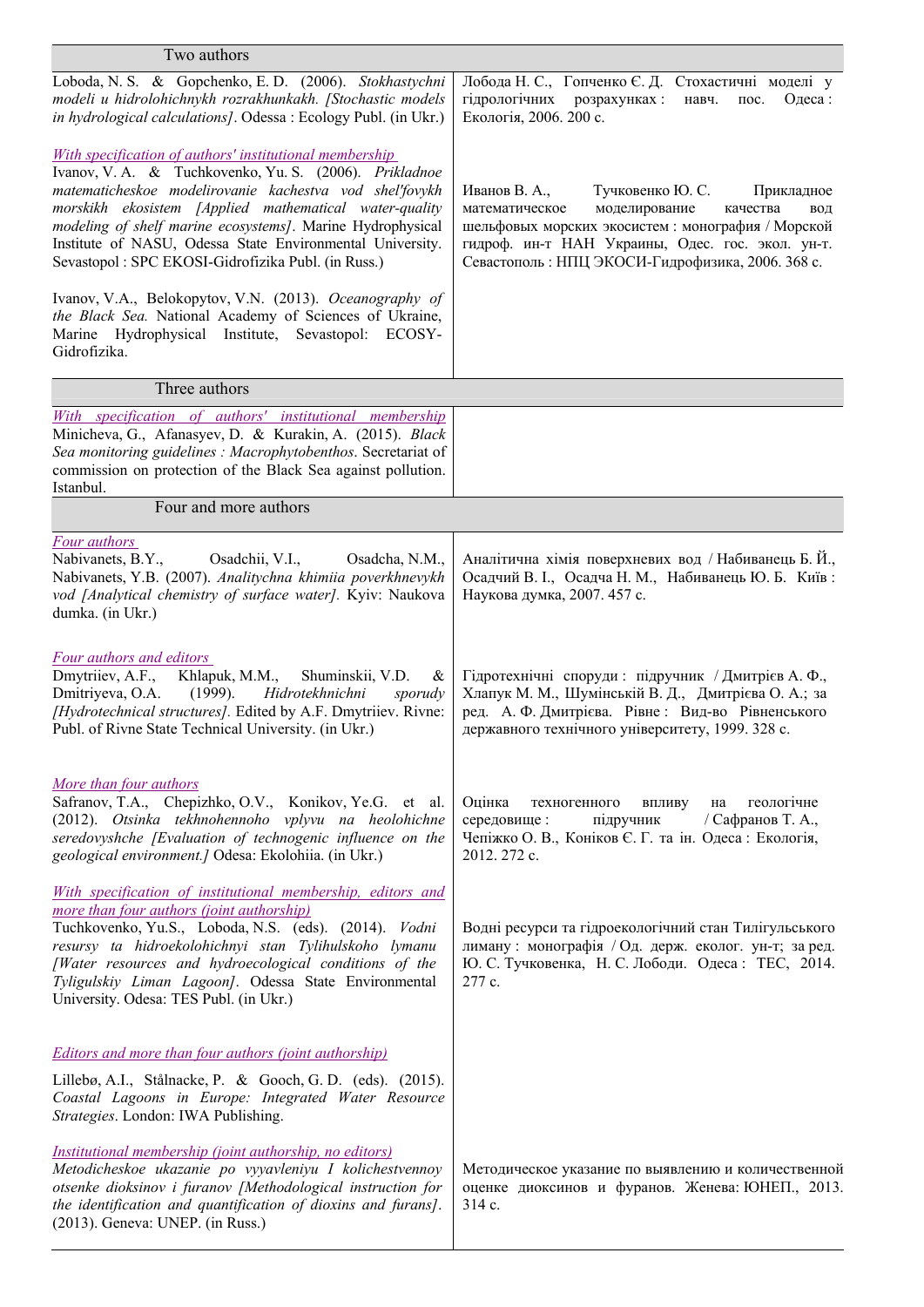| Translated book                                                                                                                                                                                                                                                                                                                                                                                                                                                     |                                                                                                                                                                                                                                                                                                  |
|---------------------------------------------------------------------------------------------------------------------------------------------------------------------------------------------------------------------------------------------------------------------------------------------------------------------------------------------------------------------------------------------------------------------------------------------------------------------|--------------------------------------------------------------------------------------------------------------------------------------------------------------------------------------------------------------------------------------------------------------------------------------------------|
| Straskraba, M. & Gnauck, A. H. (1989). Presnovodnye<br>ekosistemy. Matematicheskoe modelirovanie [Freshwater<br>Mathematical modelling].<br>Translated<br>ecosystems.<br>by<br>V.A. Puchkin; edited by V.I. Belyaev. Moscow: World publ.                                                                                                                                                                                                                            | Страшкраба М., Гнаук А. Пресноводные экосистемы.<br>Математическое<br>моделирование<br>$/$ пер.<br>с англ.<br>В. А. Пучкина; под ред. В. И. Беляева. Москва: Мир,<br>1989. 376 c.                                                                                                                |
| Multivolume book                                                                                                                                                                                                                                                                                                                                                                                                                                                    |                                                                                                                                                                                                                                                                                                  |
| Rudko, G.I. & Osiyuk, V.A. (eds). (2012). Inzhenernaya<br>geodinamika Ukrainy i Moldovy (opolznevye geosistemy).<br>[Engineering geodynamics of Ukraine and Moldova (landslide<br>geosystems)]. In 2 vol. Vol. 2: Zakonomernosti formirovaniya<br>i razvitiya opolznevykh protsessov na territorii Severnogo<br>Prichernomor'ya [Regularities of landslides development<br>within the Northern part of Black Sea region]. Chernovtsy:<br>Bukrek. (in Russ.)         | Инженерная геодинамика<br>Украины и Молдовы<br>(оползневые геосистемы): в 2 т. Т. 2 : Закономерности<br>формирования и развития оползневых процессов на<br>территории Северного Причерноморья / под ред.<br>Г. И. Рудько, В. А. Осиюка. Черновцы: Букрек, 2012.<br>744 c.                        |
| Il'in, Yu.P. et al. (2012). Gidrometeorologicheskie usloviya<br>morey Ukrainy [Hydrometeorological conditions of the seas of<br>Ukraine]. Vol. 2: Chernoe more [Black Sea]. Sevastopol. (in<br>Russ.)                                                                                                                                                                                                                                                               | Гидрометеорологические условия морей Украины.<br>Т. 2: Черное море / Ю. П. Ильин и др. Севастополь,<br>2012. 412 c.                                                                                                                                                                              |
| Kaganer, M.S. (ed.). (1978). Resursy poverkhnostnykh vod<br>SSSR. Opisanie rek i ozer i raschety osnovnykh kharakteristik<br>ikh rezhima [Resources of surface waters of the USSR.<br>Description of rivers and lakes and calculations of the main<br>characteristics of their regime]. Issue 1: Zapadnaya Ukraina i<br>Moldaviya [Western Ukraine and Moldova]. Leningrad:<br>Gidrometeoizdat Publ. (in Russ.)                                                     | Ресурсы поверхностных вод СССР. Описание рек и<br>озер и расчеты основных характеристик их режима.<br>Вып. 1. Западная Украина и Молдавия / под ред.<br>М. С. Каганера. Ленинград: Гидрометеоиздат, 1978.<br>498 c.                                                                              |
| Attard, D.J., Ong, D.M. & Kritsiotis, D. (eds). (2018). The<br>IMLI Treatise on Global Ocean Governance. Vol.1: UN and<br>Global Ocean Governance. Oxford University Press.                                                                                                                                                                                                                                                                                         |                                                                                                                                                                                                                                                                                                  |
| Straškraba, M.<br>& Gnauck, A. (1985). Developed<br>in<br>Environmental Modelling. Vol.8: Freshwater ecosystems.<br>Modelling and simulation. Amsterdam-Oxford - New York -<br>Tokyo: Elsevier.                                                                                                                                                                                                                                                                     |                                                                                                                                                                                                                                                                                                  |
| Part of a book                                                                                                                                                                                                                                                                                                                                                                                                                                                      |                                                                                                                                                                                                                                                                                                  |
| Berlinskiy, N.A.,<br>Tuzhilkin, V.S.,<br>Kosarev, A.N.<br>&<br>Nalbandov, Yu.R. (2006). Izmenchivost' gidrofizicheskikh<br>poley I pridonnoy gipoksii [Variability of hydrophysical fields<br>Zaytsev, Yu.P.<br>benthic<br>hypoxia].<br>In:<br>and<br>and<br>Aleksandrov, B.G. (eds). Severo-zapadnaya chast' Chernogo<br>morya: biologiya i ekologiya [North-western part of the Black<br>Sea: biology and ecology]. Kiev: Naukova dumka, pp. 32-51.<br>(in Russ.) | Берлинский Н. А.,<br>Тужилкин В. С.,<br>Косарев А. Н.,<br>Налбандов Ю. Р.<br>Изменчивость<br>гидрофизических<br>полей и придонной гипоксии. Северо-западная часть<br>Черного моря:<br>биология и экология / под ред.<br>Ю. П. Зайцева, Б.Г. Александрова. Киев: Наукова<br>думка, 2006. С. 32-51 |
| Nakano M. (1995). Artificially<br>Horii, K. $\&$<br>triggered<br>lightning. In: Volland, H. (ed.). Handbook of Atmospheric<br>Electrodynamics. CRC Press, vol. 1, pp. 151-166.                                                                                                                                                                                                                                                                                      |                                                                                                                                                                                                                                                                                                  |
| Born, K. et al. (2008). Moroccan climate in the present and<br>future: combined view from observational data and regional<br>climate scenarios. In: Zereini, F.H. and Hötzl, A.A. (eds).<br>Climatic Changes and Water Resources in the Middle East<br>and North Africa: Part of the series Environmental Science<br>and Engineering. Springer, pp. 29-45.                                                                                                          |                                                                                                                                                                                                                                                                                                  |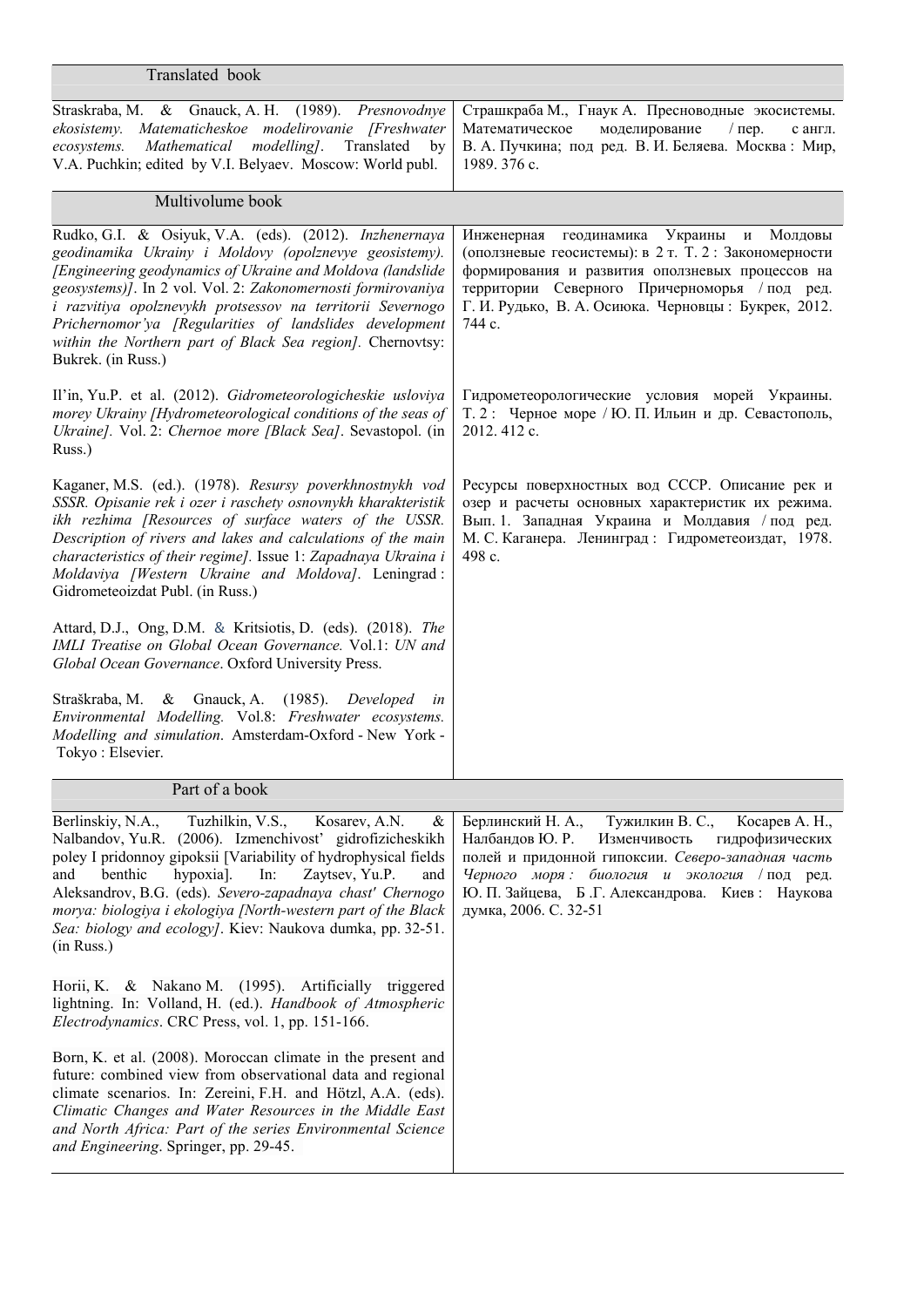## **Articles taken from continued publications and periodicals**

Components of a reference to the articles and journals written using the Cyrillic script: Author. (Date of publication). *Transliterated title of the* article *[Article's title in English]*. *Transliterated title of the periodical [Periodical's title in English]*, Volume (Issue or  $\overline{No}$ ), Page(s).

| References                                                                                                                                                                                                                                                                                                                                                                                                                                                                   | Original entry using the Cyrillic script                                                                                                                                                                                                                                                                                    |
|------------------------------------------------------------------------------------------------------------------------------------------------------------------------------------------------------------------------------------------------------------------------------------------------------------------------------------------------------------------------------------------------------------------------------------------------------------------------------|-----------------------------------------------------------------------------------------------------------------------------------------------------------------------------------------------------------------------------------------------------------------------------------------------------------------------------|
| Articles in English                                                                                                                                                                                                                                                                                                                                                                                                                                                          |                                                                                                                                                                                                                                                                                                                             |
| Douglas, B.C. (1991). Global sea level rise. Journal of<br>Geophysical Research, 96, pp. 6981-6992.                                                                                                                                                                                                                                                                                                                                                                          |                                                                                                                                                                                                                                                                                                                             |
| Kushnir, D. & Tuchkovenko, Y. (2018). Assessment of<br>effectiveness of coastal protection structures for ensuring a<br>constant lagoon-sea water exchange in the North-Western                                                                                                                                                                                                                                                                                              |                                                                                                                                                                                                                                                                                                                             |
| Black Sea Region. Geographia Technica, 13(2), pp. 62-72.                                                                                                                                                                                                                                                                                                                                                                                                                     |                                                                                                                                                                                                                                                                                                                             |
| Without English abstract in an article                                                                                                                                                                                                                                                                                                                                                                                                                                       |                                                                                                                                                                                                                                                                                                                             |
| Tuchkovenko, Yu.S. & Ivanov, V.A. (2007). Modelirovanie<br>processov formirovaniya kachestva vod severo-zapadnoy<br>chasti Chernogo morya [Modelling formation of quality of<br>waters of the Northwestern part of the Black Sea].<br>Ekologicheskaya bezopasnost pribrezhnoy i shelfovoy zon i<br>kompleksnoe ispolzovanie resursov shelfa [Ecological safety<br>of coastal and the shelf zones and complex use of shelf<br><i>resources]</i> , 15, pp. 304-325. (in Russ.) | Тучковенко Ю. С.,<br>Иванов В. А.<br>Моделирование<br>процессов формирования качества вод северо-западной<br>части Черного моря. Экологическая<br>безопасность<br>шельфовой<br>прибрежной<br>$\mathbf{M}$<br>$30\mathrm{H}$<br>$\mathbf{M}$<br>комплексное<br>использование ресурсов шельфа. 2007. Вып. 15. С. 304-<br>325. |
| Lyakhin, Yu.I. (1980). O skorosti obmena kislorodom<br>mezhdu okeanom i atmosferoy [On velocity of exchange of<br>oxygen between the ocean and the atmosphere].<br>Okeanologiya [Oceanology], 18(6), pp. 1014-1020. (in<br>Russ.)                                                                                                                                                                                                                                            | Ляхин Ю. И. О скорости обмена кислородом между<br>океаном и атмосферой. Океанология. 1980. Т. 18. № 6.<br>C. 1014-1021.                                                                                                                                                                                                     |
| With English abstract in an article                                                                                                                                                                                                                                                                                                                                                                                                                                          |                                                                                                                                                                                                                                                                                                                             |
| Tuchkovenko, Yu.S., Loboda, N.S. & Kushnir, D.V. (2017).<br>[Results of numerical modeling of intra-year variability of<br>the hydrological characteristics of the Kuyalnitsky liman for<br>different volumes of the river flow of the Big Kuyalnik].<br>Ukraïns'kij gidrometeorologičnij žurnal [Ukrainian<br>hydrometeorological journal], 20, pp. 105-119. (in Ukr.)                                                                                                      | Лобода Н. С.,<br>Тучковенко Ю. С.,<br>Кушнір Д. В.<br>Результати чисельного моделювання внутрішньорічної<br>мінливості гідрологічних характеристик Куяльницького<br>лиману за різних обсягів стоку річки Великий Куяльник.<br>Український гідрометеорологічний журнал. 2017. №20.<br>C. 105-119.                            |
| Otchenash, N.D. (2015). [Justification of the choice of a<br>regional climatic model for analyzing climate change and<br>water resources within the catchment area of the Kuyalnitsky<br>Liman]. Visnik Odes'kogo deržavnogo ekologičnogo<br>universitetu [Bulletin of Odessa state environmental<br><i>university,</i> 19, pp. 120-125. (in Ukr.)                                                                                                                           | Отченаш Н. Д. Обгрунтування вибору регіональної<br>кліматичної моделі для аналізу кліматичних змін та<br>водних ресурсів в межах водозбору Куяльницького<br>лиману. Вісник Одеського державного екологічного<br>університету. 2015. Вип. 19. С. 120-125.                                                                    |
| More than three authors                                                                                                                                                                                                                                                                                                                                                                                                                                                      |                                                                                                                                                                                                                                                                                                                             |
| Pavlova, T.V., Katsov, V.M., Meleshko, V.P. et al. (2014).<br>Novoe pokolenie klimaticheskikh modeley [A new generation<br>of climate models]. Trudy GGO im. A. I. Voeykova<br>[Proceedings of Voeikov Main Geophisical Observatory],<br>575, pp. 5-64. (in Russ.)                                                                                                                                                                                                           | Новое поколение климатических моделей /Павлова Т. В.,<br>Катцов В. М., Мелешко В. П. и др. <i>Труды ГГО</i> . 2014.<br>Вып. 575. С. 5-64.                                                                                                                                                                                   |
| Tuchkovenko, Yu. S. et al. (2017). [Odessa scientific cluster<br>for oceanographic research: current state and prospects]. Ukr.<br>gidrometeorol. ž. [Ukrainian hydrometeorological journal],<br>19, pp. 106-119.                                                                                                                                                                                                                                                            | Одеський науковий кластер океанографічних досліджень:<br>сучасний стан та перспективи / Ю. С. Тучковенко та ін.<br>Український гідрометеорологічний журнал. 2017. №19.<br>C. 106-119.                                                                                                                                       |
| Smith, D.A. et al. (1999). A distinct class of isolated<br>intracloud lightning discharges and their associated radio<br>emissions. J. Geophys. Res., 104, pp. 4189-4212.                                                                                                                                                                                                                                                                                                    |                                                                                                                                                                                                                                                                                                                             |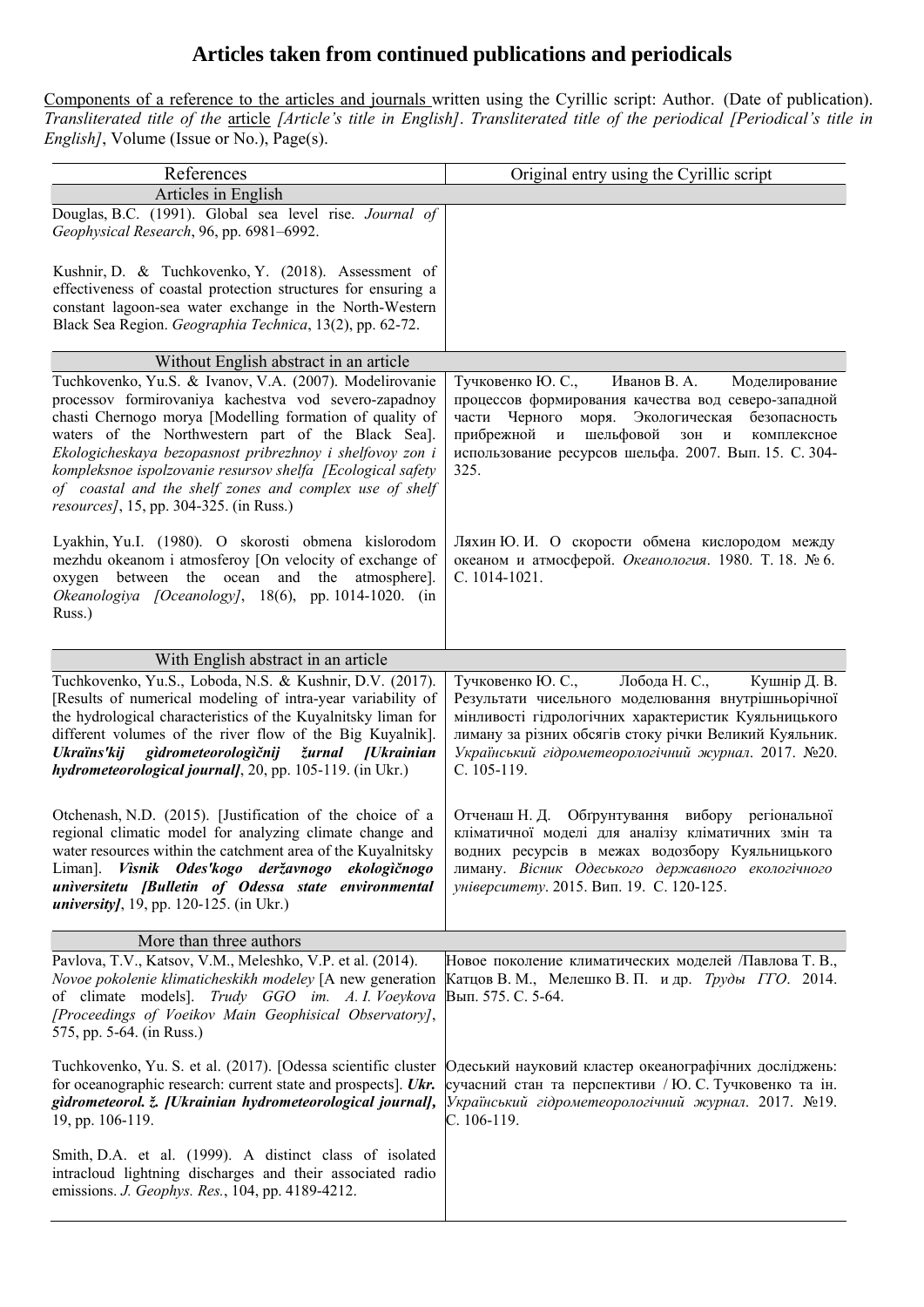#### **Abstracts and conference proceedings**

| Loboda, N.S. et al. (2014). [The choice of typical years for<br>the Tyligulskiy estuary basin in the calculation of runoff<br>under the global warming scenario M10]. Materialy<br>Vseukrainskoi naukovo-praktaktychnoi konferentsii "Lymany<br>pivnichno-zakhidnoho<br>Prychornomoria:<br>suchasnyi<br>hidroekolohichnyi stan, problemy vodnoho ta ekolohichnoho<br>menedzhmentu ta shliakhy yikh vyrishennia" [Proceedings of<br>the All-Ukrainian Scientific and Practical Conference<br>"Estuaries of the north-western Black Sea: modern<br>hydroecological state, problems of water and environmental<br>management and ways of their solution"], 1-3 October.<br>Odessa, pp. 28-30. (in Ukr.) | Вибір типових років в басейні Тилігульського лиману<br>при розрахунках стоку за сценарієм глобального<br>потепління М10 / Н. С. Лобода та ін. Лимани північно-<br>західного Причорномор'я: сучасний гідроекологічний<br>стан, проблеми водного та екологічного менеджменту<br>та шляхи їх вирішення: матеріали Всеукр. наук.-практ.<br>конф., 1-3 жовтня. Одеса. 2014. С. 28-30. |
|------------------------------------------------------------------------------------------------------------------------------------------------------------------------------------------------------------------------------------------------------------------------------------------------------------------------------------------------------------------------------------------------------------------------------------------------------------------------------------------------------------------------------------------------------------------------------------------------------------------------------------------------------------------------------------------------------|----------------------------------------------------------------------------------------------------------------------------------------------------------------------------------------------------------------------------------------------------------------------------------------------------------------------------------------------------------------------------------|
| Tuchkovenko, Yu.S. & Loboda, N.S. (2017). [Impact of the<br>climate change on the strategy of water management of<br>lagoons of the Northwestern Black Sea]. Tezy dopovidei $Ith$<br>hidrometeorolohichnoho<br>Vseukrainskoho<br>zizdu<br>$\boldsymbol{Z}$<br>mizhnarodnoiu uchastiu [Theses of reports of the First All-<br>Ukrainian Hydrometeorological Congress with International<br>Participation], 22-23 March. Odessa, pp. 312-313 (in Ukr.)                                                                                                                                                                                                                                                 | Тучковенко Ю. С., Лобода Н. С. Влияние изменений<br>климата на стратегию водного менеджмента лагун<br>северо-западного Причерноморья. Тези доповідей І<br>Всеукр. гідрометеорологічного з'їзду з міжнародною<br>участю, 22-23 березня. Одеса: ТЕС, 2017. С. 312-313.                                                                                                             |
| Tuchkovenko, Yu.S., Loboda, N.S. & Hryb, O.M. (2017).<br>[Integrated water resources management of the Kuyalnitsky<br>Liman basin and its hydroecological state in terms of<br>economic activity and climate change]. Tezy dopovidei<br>Mizhnarodnoi naukovo-praktychnoi konferentsii "Sotsium I<br>nauky pro Zemliu" [Theses of reports of the International<br>Scientific and Practical Conference "Social and Earth<br>Sciences"], 21-23 september. Zaporizhzhia, pp. 124-125. (in<br>Ukr.                                                                                                                                                                                                        | Тучковенко Ю. С., Лобода Н. С., Гриб О. М. Комплексне<br>управління водними ресурсами басейну Куяльницького<br>лиману та його гідроекологічним станом в умовах<br>господарської діяльності і кліматичних змін. Соціум і<br>науки про Землю: тези доповідей Міжнародної наук.-<br>практ. конф., 21-23 вересня. Запоріжжя, 2017. С. 124-125.                                       |
| Oliveira, A., Fortunato, A.B. & Dias, J.M. (2006). Numerical<br>modeling of the Aveiro inlet dynamics. In: Smith, J.M. (ed.)<br>Proceedings of the 30th International Conference on Coastal<br>Engineering. World Scientific Publishing Co., vol. 4,<br>pp. 3282-3294.                                                                                                                                                                                                                                                                                                                                                                                                                               |                                                                                                                                                                                                                                                                                                                                                                                  |
| Naccarato, K.P. & Pinto, Jr.O. (2008). The third generation<br>relative detection efficiency model for the brazilian lightning<br>detection network (brasildat). 20th International Lightning<br>Detection Conference, 21-22 April. Tucson, Arizona USA.                                                                                                                                                                                                                                                                                                                                                                                                                                             |                                                                                                                                                                                                                                                                                                                                                                                  |
| Plecha, S., Rodrigues, S., Silva, P. et al. (2007). Trends of<br>bathymetric variations at a tidal inlet. In: Dohmen-<br>Janssen, M. and Hulscher, S. (eds). Proceedings of the 5th<br>IAHR Symposium on River, Coastal and Estuarine<br>Morphodynamics. Enschede, The Netherlands, ISBN:<br>0415453631, pp. 19–23.                                                                                                                                                                                                                                                                                                                                                                                  |                                                                                                                                                                                                                                                                                                                                                                                  |
|                                                                                                                                                                                                                                                                                                                                                                                                                                                                                                                                                                                                                                                                                                      | Author's abstract and PhD (Candidate of Sciences) / D.Sc. (Doctor of Sciences) theses                                                                                                                                                                                                                                                                                            |
| <b>PhD</b> thesis (Dissertation)<br>Boutle, I. (2009). Boundary-Layer Processes in Mid-latitude<br>Cyclones. Ph.D. Thesis. The University of Reading.<br>Department<br>of<br>Meteorology.<br>Available<br>at:<br>http://www.met.rdg.ac.uk/~bl met/research/PhDtheses/<br>boutle 2009.pdf (Accessed: 31.07.2018)                                                                                                                                                                                                                                                                                                                                                                                      |                                                                                                                                                                                                                                                                                                                                                                                  |
| Author's abstract from D.Sc. thesis<br>(2008).<br>Sezonnaya<br>Tuzhilkin, V.S.<br>i mnogoletnyaya<br>izmenchivost' termokhalinnoy struktury vod Chernogo i<br>Kaspiyskogo morey i processy ee formirovaniya [Seasonal<br>and long-term variability of the thermohaline structure of the<br>waters of the Black and Caspian seas and the processes of its<br>formation]. Abstract of Dr. Sc. in Geography. Moscow State<br>Un-ty. Moscow. (in Russ.)                                                                                                                                                                                                                                                  | Тужилкин В. С. Сезонная и многолетняя изменчивость<br>термохалинной структуры вод Черного и Каспийского<br>морей и процессы ее формирования: автореф. дис д-ра<br>геогр. наук / МГУ. Москва, 2008. 48 с.                                                                                                                                                                         |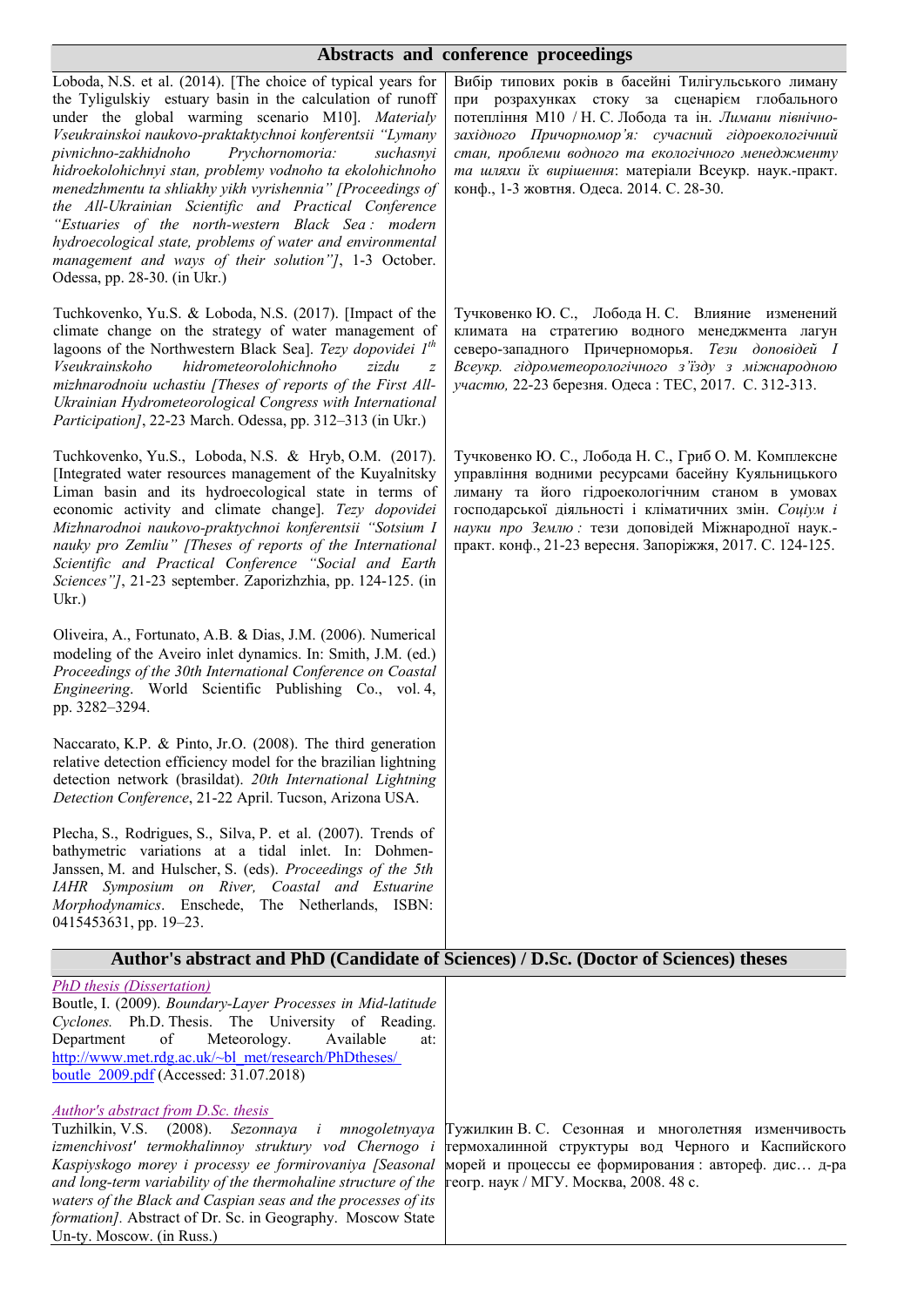## **Online resources**

The structure of references to books and articles is the same as for printed publications but on top of that authors should add either the URL address and the date of last access to such resources, or DOI thereof.

| References                                                                                                                                                                                                                                                                                                                                                                                                                                                      | Original entry using the Cyrillic script                                                                                                                                                                                                                      |
|-----------------------------------------------------------------------------------------------------------------------------------------------------------------------------------------------------------------------------------------------------------------------------------------------------------------------------------------------------------------------------------------------------------------------------------------------------------------|---------------------------------------------------------------------------------------------------------------------------------------------------------------------------------------------------------------------------------------------------------------|
| Periodicals                                                                                                                                                                                                                                                                                                                                                                                                                                                     |                                                                                                                                                                                                                                                               |
| Lay, E.H. et al. (2007). Local time variation in land/ocean<br>lightning flash density as measured by the World Wide<br>Lightning Location Network. J. Geophys. Res., 112,<br>pp. D13111. https://doi.org/10.1029/2006JD007944                                                                                                                                                                                                                                  |                                                                                                                                                                                                                                                               |
| Uvirkaa Akumaga et al. (2018). Utilizing process-based<br>modeling to assess the impact of climate change on crop<br>yields and adaptation options in the Niger River basin, West<br>Africa.<br>Agronomy,<br>$8(2)$ .<br>https://doi.org/10.3390/<br>agronomy8020011                                                                                                                                                                                            |                                                                                                                                                                                                                                                               |
| <b>Books</b>                                                                                                                                                                                                                                                                                                                                                                                                                                                    |                                                                                                                                                                                                                                                               |
| Przybylak, R., Majorowicz, J. & Brázdil, R. (eds). (2010).<br>The Polish climate in the European context: An historical<br>overview. Berlin, Heidelberg, New York: Springer Science &<br>Business Media. https://doi.org/10.1007/978-90-481-3167-9                                                                                                                                                                                                              |                                                                                                                                                                                                                                                               |
| Website pages                                                                                                                                                                                                                                                                                                                                                                                                                                                   |                                                                                                                                                                                                                                                               |
| No author and date of publication<br>Natsionalna strategiia upravlinnia vidhodamy v Ukraini do<br>2030 roku (rozporiadzhennia Kabinetu Ministriv Ukrainy vid<br>8 lystopada 2017 r. Nº 820) [National strategy for waste<br>management in Ukraine until 2030 (the order of the Cabinet<br>of Ministers of Ukraine dated november 8, 2017, no. 820)].<br>Available<br>http://zakon2.rada.gov.ua/laws/show/<br>at:<br>820-2017-p (Accessed: 21.01.2018) (in Ukr.) | Національна стратегія управління відходами в Україні до<br>2030 року (схвалено розпорядженням Кабінету Міністрів<br>України від 8 листопада 2017 р. № 820).<br>URL:<br>http://zakon2.rada.gov.ua/<br>laws/show/820-2017-p<br>(дата<br>звернення: 21.01.2018). |
| United Nations Convention on the Law of the Sea, 1982.<br>Available<br>http://www.un.org/depts/los/<br>at:<br>convention agreements/texts/unclos/unclos e.pdf (Accessed:<br>20.03.2018)                                                                                                                                                                                                                                                                         | Конвенція Організації Об'єднаних Націй з морського<br>URL:<br>1982<br>року.<br>http://zakon2.rada.gov.ua/<br>права<br>laws/show/995 057 (дата звернення: 20.03.2018)                                                                                          |
| <b>Budget</b><br>(Wales)<br>$2008$ (asp 2).<br>Available<br>Act<br>at:<br>http://www.legislation.gov.uk/asp/2008/2/contents<br>(Accessed: 19 March 2009).                                                                                                                                                                                                                                                                                                       |                                                                                                                                                                                                                                                               |
| Stan sfery povodzhennia z pobutovymy vidkhodamy v<br>Ukraini za 2012 rik [State of the sphere of municipal wastes<br>management in Ukraine for 2012]. Available<br>at:<br>http://blagoustriy.info/ (Accessed: 15 February 2017). (in<br>$Ukr.$ )                                                                                                                                                                                                                | Стан сфери поводження з побутовими відходами в<br>Україні за 2012 рік. URL: http://blagoustriy.info/ (дата<br>звернення 10.02.2017)                                                                                                                           |
| Perevod v uslovnoe toplivo [Transfer to conventional fuel].<br>http://www.vinser-audit.ru/fuel calc<br>at:<br>Available<br>(Accessed: 18 October 2016). (in Russ.)                                                                                                                                                                                                                                                                                              | Перевод в условное топливо. URL: http://www.vinser-<br>audit.ru/fuel calc (дата обращения 18.10.2016)                                                                                                                                                         |
| Organisation as an author, with date of publication<br>U.S. Environmental Protection Agency. Region 10. Office of<br>Water and Watersheds. (2007). Advanced wastewater<br>treatment to achieve low concentration of phosphorus.<br>Available<br>WA.<br>Seattle,<br>at:<br>http://www.epa.gov/region10/pdf/tmdl/awt_report.pdf<br>(Accessed: 29.03.2016)                                                                                                         |                                                                                                                                                                                                                                                               |